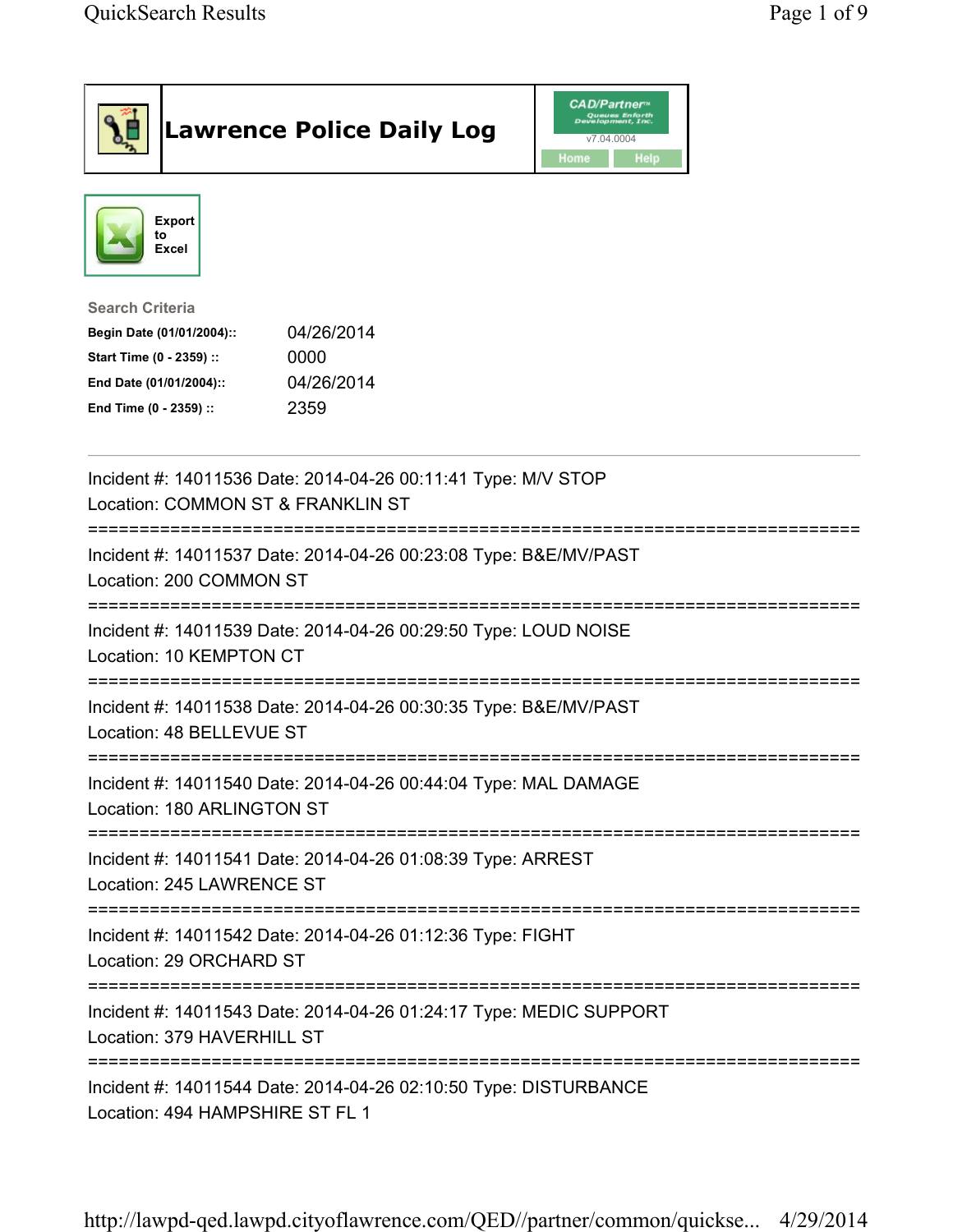| Incident #: 14011545 Date: 2014-04-26 02:11:45 Type: NOISE ORD<br>Location: 66 CENTRE ST #A                                             |
|-----------------------------------------------------------------------------------------------------------------------------------------|
| Incident #: 14011546 Date: 2014-04-26 02:13:46 Type: M/V STOP<br>Location: BROADWAY & CROSS ST<br>===========================           |
| Incident #: 14011547 Date: 2014-04-26 02:20:04 Type: ASSSIT OTHER PD<br>Location: STEARNS & BERKELEY ST                                 |
| Incident #: 14011548 Date: 2014-04-26 02:21:24 Type: FIGHT<br>Location: BIG N' BEEFY / 415 BROADWAY<br>========================         |
| Incident #: 14011549 Date: 2014-04-26 02:22:03 Type: TOW OF M/V<br>Location: 100 HAWTHORNE WAY                                          |
| Incident #: 14011550 Date: 2014-04-26 02:23:38 Type: AUTO ACC/PI<br>Location: 11 LAWRENCE ST<br>=====================================   |
| Incident #: 14011551 Date: 2014-04-26 02:28:00 Type: FIGHT<br>Location: 389 BROADWAY                                                    |
| Incident #: 14011552 Date: 2014-04-26 02:31:45 Type: FIGHT<br>Location: 61 ESSEX ST                                                     |
| Incident #: 14011553 Date: 2014-04-26 02:32:37 Type: FIGHT<br>Location: DENNYS / 160 WINTHROP AV                                        |
| Incident #: 14011554 Date: 2014-04-26 02:34:11 Type: TOW OF M/V<br>Location: COMMON ST & LAWRENCE ST                                    |
| Incident #: 14011555 Date: 2014-04-26 02:42:52 Type: FIGHT<br>Location: 15 LORING ST                                                    |
| Incident #: 14011556 Date: 2014-04-26 02:49:23 Type: HIT & RUN M/V<br>Location: 218 BAILEY ST                                           |
| ;=====================================<br>Incident #: 14011557 Date: 2014-04-26 03:02:50 Type: NOISE ORD<br>Location: 256 ESSEX ST #302 |
| Incident #: 14011558 Date: 2014-04-26 03:06:16 Type: FIGHT<br>$I$ and $I$ and $I$ and $I$ and $I$ and $I$ and $I$ and $I$               |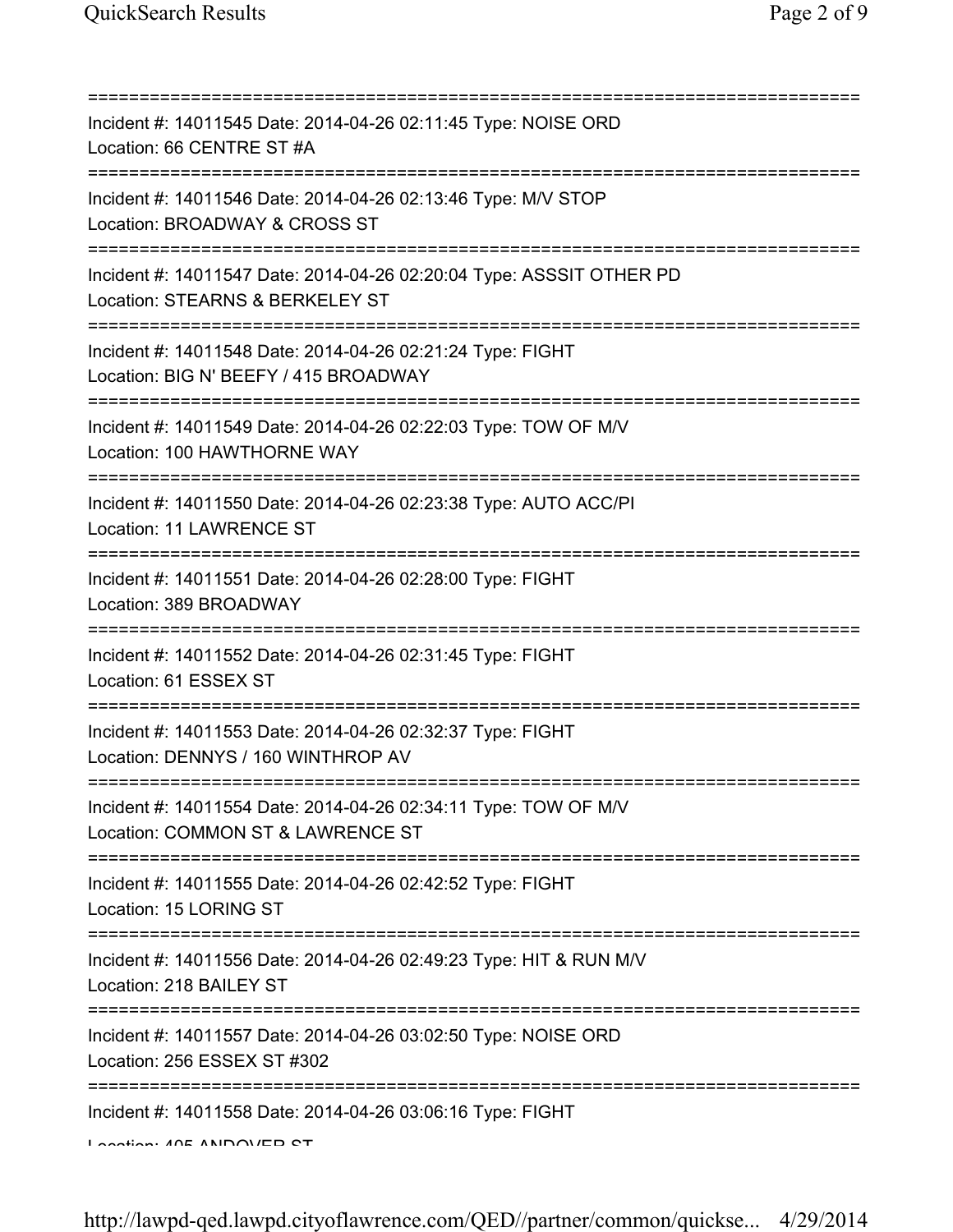| Incident #: 14011559 Date: 2014-04-26 03:19:00 Type: FIGHT<br>Location: 81 WEST ST                                               |
|----------------------------------------------------------------------------------------------------------------------------------|
| Incident #: 14011560 Date: 2014-04-26 03:23:06 Type: TOW OF M/V<br>Location: 42 WHITE ST<br>==================================== |
| Incident #: 14011561 Date: 2014-04-26 04:03:05 Type: SUS PERS/MV<br>Location: 351 ESSEX ST                                       |
| Incident #: 14011562 Date: 2014-04-26 04:19:27 Type: NOISE ORD<br>Location: 10 KEMPTON CT FL 1                                   |
| Incident #: 14011563 Date: 2014-04-26 04:28:24 Type: SUS PERS/MV<br><b>Location: CUTLER ST</b>                                   |
| Incident #: 14011564 Date: 2014-04-26 05:00:08 Type: DISTURBANCE<br>Location: 74 SALEM ST #7                                     |
| Incident #: 14011565 Date: 2014-04-26 05:14:41 Type: NOISE ORD<br>Location: 21 WASHINGTON ST FL 1                                |
| Incident #: 14011566 Date: 2014-04-26 05:26:54 Type: NOISE ORD<br>Location: 530 HAVERHILL ST FL 1                                |
| Incident #: 14011567 Date: 2014-04-26 05:39:10 Type: LOST PERSON<br>Location: 171 JACKSON ST                                     |
| Incident #: 14011568 Date: 2014-04-26 06:09:06 Type: DISTURBANCE<br>Location: 94 SALEM ST                                        |
| ===================================<br>Incident #: 14011569 Date: 2014-04-26 06:31:25 Type: ALARMS<br>Location: 178 LAWRENCE ST  |
| Incident #: 14011570 Date: 2014-04-26 06:43:42 Type: ALARMS<br>Location: DPW / 31 AUBURN ST                                      |
| :============<br>Incident #: 14011571 Date: 2014-04-26 06:45:06 Type: ALARMS<br>Location: COMMONWEALTH CHEVY / 155 MARSTON ST    |
| Incident #: 14011572 Date: 2014-04-26 07:06:02 Type: ALARMS                                                                      |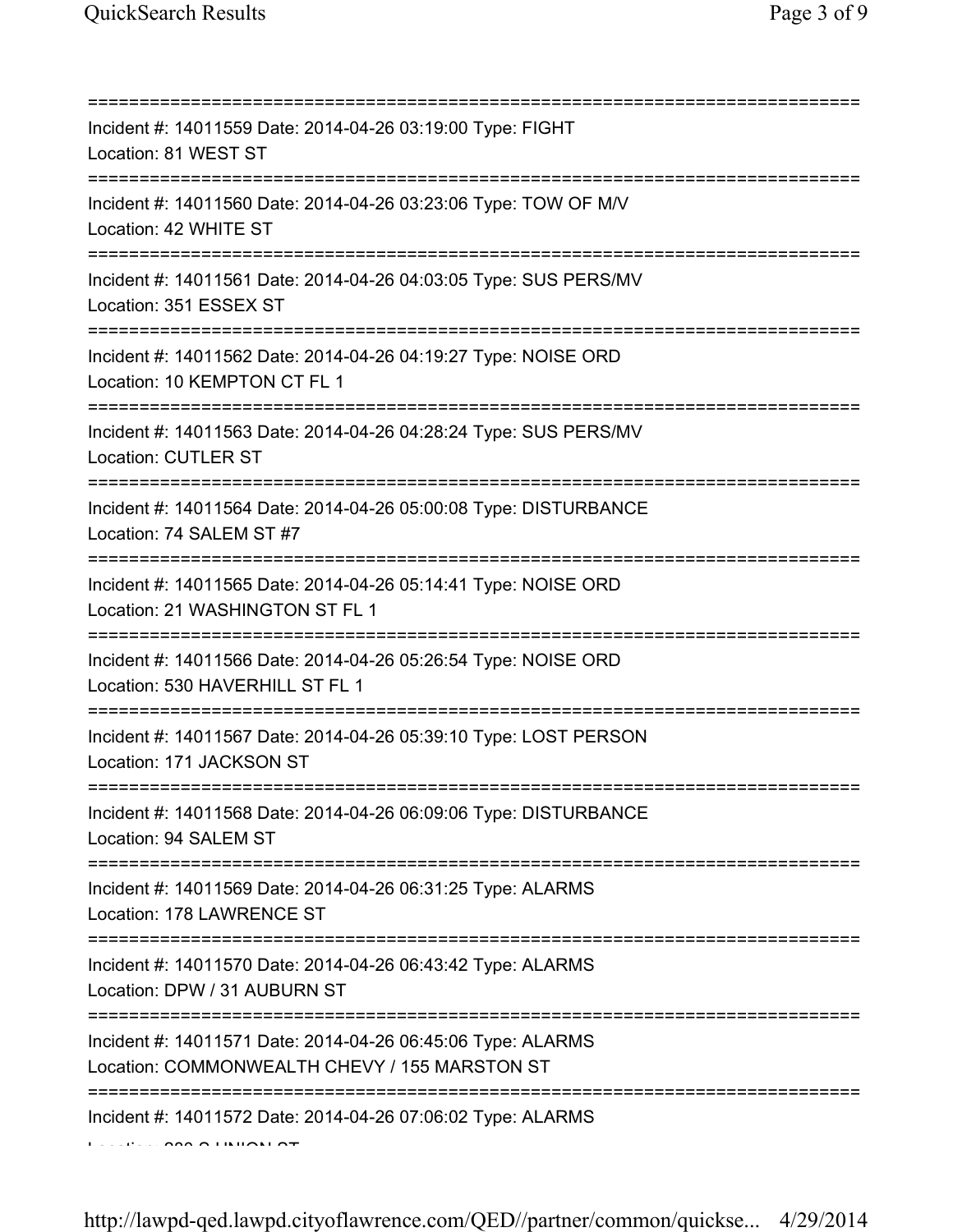=========================================================================== Incident #: 14011573 Date: 2014-04-26 07:07:22 Type: ALARMS Location: 37 SHATTUCK ST =========================================================================== Incident #: 14011574 Date: 2014-04-26 08:03:08 Type: NOISE ORD Location: 370 S UNION ST =========================================================================== Incident #: 14011575 Date: 2014-04-26 08:03:09 Type: ALARMS Location: 100 HAWTHORNE WAY =========================================================================== Incident #: 14011576 Date: 2014-04-26 08:29:06 Type: ALARMS Location: 258 E HAVERHILL ST =========================================================================== Incident #: 14011577 Date: 2014-04-26 08:43:40 Type: MAN DOWN Location: 700 ESSEX ST =========================================================================== Incident #: 14011578 Date: 2014-04-26 09:03:00 Type: ALARMS Location: 59 ESSEX ST =========================================================================== Incident #: 14011579 Date: 2014-04-26 09:06:13 Type: DISTURBANCE Location: 11 LAWRENCE ST =========================================================================== Incident #: 14011580 Date: 2014-04-26 09:30:15 Type: B&E/MV/PAST Location: 33 OREGON AV =========================================================================== Incident #: 14011582 Date: 2014-04-26 09:36:40 Type: MAL DAMAGE Location: DIAMOND CUT BARBER SHOP / 146 S UNION ST =========================================================================== Incident #: 14011581 Date: 2014-04-26 09:36:48 Type: TOW OF M/V Location: 362 ESSEX ST =========================================================================== Incident #: 14011583 Date: 2014-04-26 09:39:58 Type: MAL DAMAGE Location: 41 BROMFIELD ST =========================================================================== Incident #: 14011585 Date: 2014-04-26 09:40:07 Type: LARCENY/PAST Location: NATIONAL FIBER TECHNOLOGY / 15 UNION ST =========================================================================== Incident #: 14011584 Date: 2014-04-26 09:41:43 Type: TOW OF M/V Location: 5 ORCHARD ST =========================================================================== Incident #: 14011586 Date: 2014-04-26 09:58:47 Type: M/V STOP Location: 169 HAVERHILL ST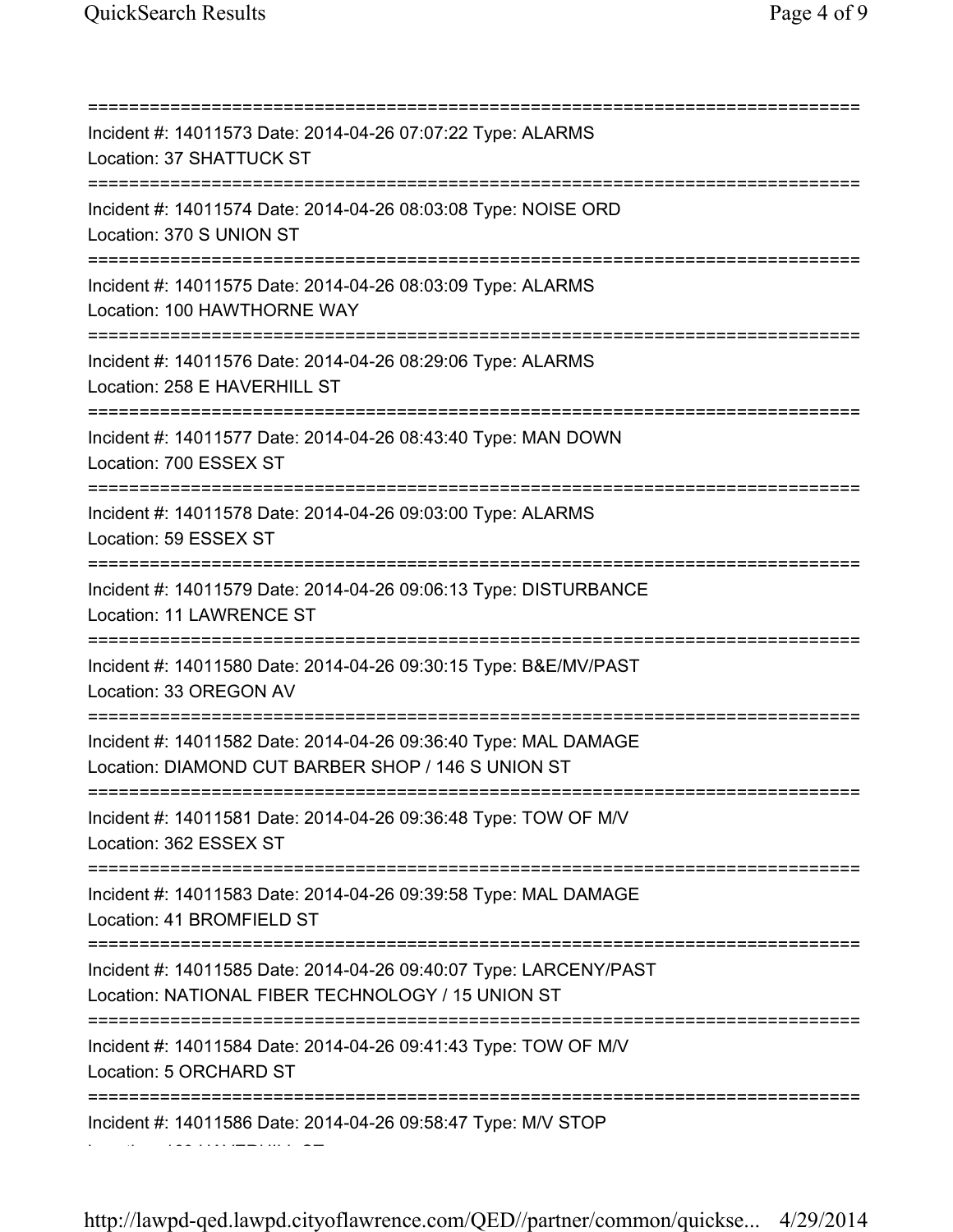=========================================================================== Incident #: 14011587 Date: 2014-04-26 10:29:55 Type: TOW OF M/V Location: 65 DORCHESTER ST =========================================================================== Incident #: 14011588 Date: 2014-04-26 10:50:09 Type: STOL/MV/PAS Location: 82 HAVERHILL ST =========================================================================== Incident #: 14011589 Date: 2014-04-26 10:57:14 Type: B&E/MV/PAST Location: 41 WOODLAND ST =========================================================================== Incident #: 14011590 Date: 2014-04-26 11:08:01 Type: MEDIC SUPPORT Location: 240 HAVERHILL ST =========================================================================== Incident #: 14011591 Date: 2014-04-26 11:27:36 Type: MAN DOWN Location: 383 HAVERHILL ST =========================================================================== Incident #: 14011592 Date: 2014-04-26 11:47:13 Type: HIT & RUN M/V Location: 143 WHITE ST =========================================================================== Incident #: 14011593 Date: 2014-04-26 11:51:46 Type: AUTO ACC/NO PI Location: MARKET ST & PARKER ST =========================================================================== Incident #: 14011594 Date: 2014-04-26 12:01:54 Type: STOL/MV/PAS Location: GARDEN ST =========================================================================== Incident #: 14011595 Date: 2014-04-26 12:12:22 Type: M/V STOP Location: AUBURN ST & HAMPSHIRE ST =========================================================================== Incident #: 14011596 Date: 2014-04-26 12:23:44 Type: SUICIDE ATTEMPT Location: 90 LOWELL ST =========================================================================== Incident #: 14011597 Date: 2014-04-26 12:36:52 Type: KEEP PEACE Location: 116 THOREAU WAY =========================================================================== Incident #: 14011598 Date: 2014-04-26 12:39:49 Type: TOW OF M/V Location: MARKET ST & WOOD WY =========================================================================== Incident #: 14011599 Date: 2014-04-26 13:35:38 Type: DOMESTIC/PROG Location: 45 BROADWAY #APT513 =========================================================================== Incident #: 14011600 Date: 2014-04-26 13:50:33 Type: MEDIC SUPPORT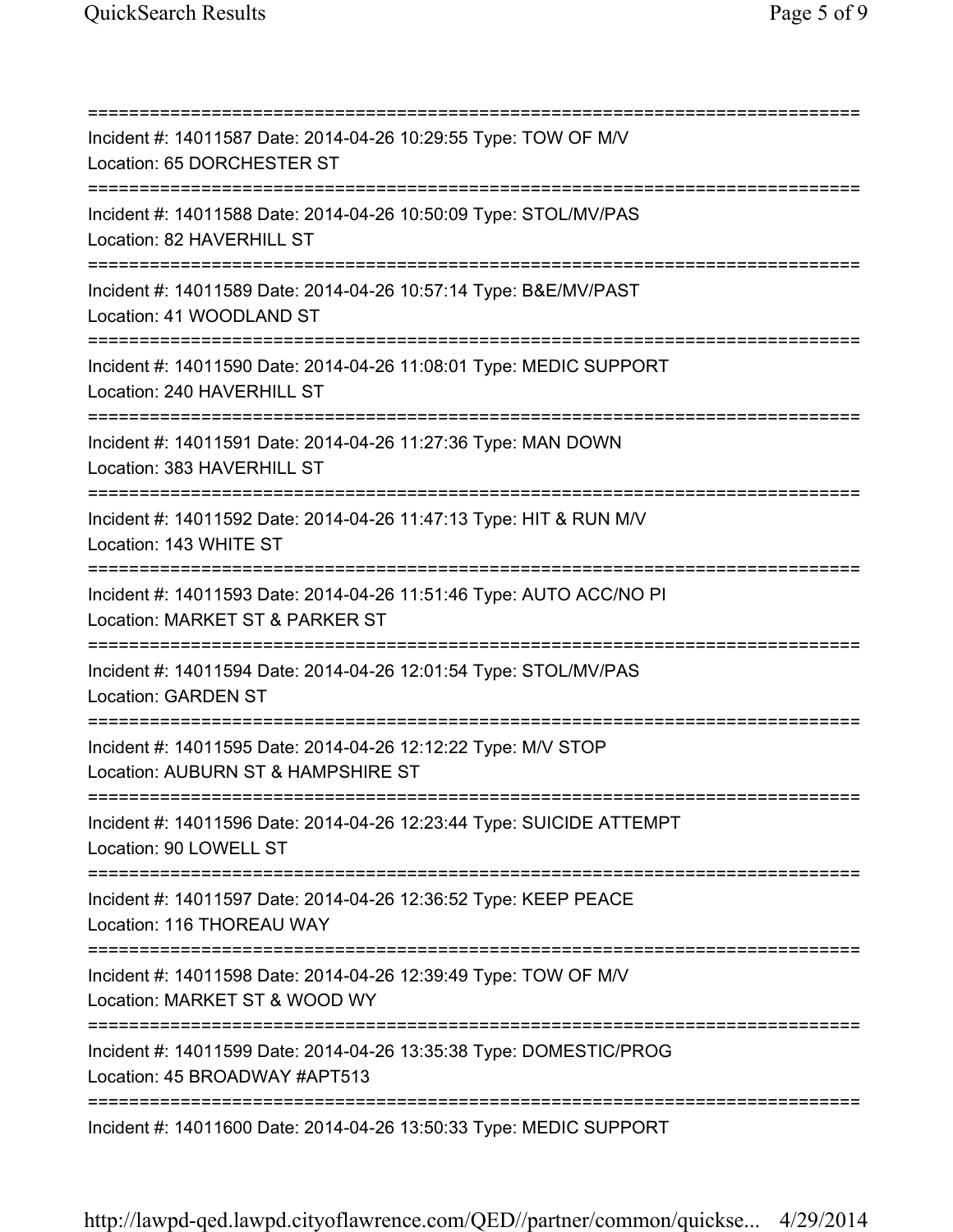=========================================================================== Incident #: 14011601 Date: 2014-04-26 14:00:32 Type: STRIPPING CAR Location: 28 HANCOCK ST =========================================================================== Incident #: 14011602 Date: 2014-04-26 14:18:41 Type: MEDIC SUPPORT Location: 140 WATER ST =========================================================================== Incident #: 14011603 Date: 2014-04-26 14:34:34 Type: A&B PAST Location: 18 SUMMIT AV =========================================================================== Incident #: 14011605 Date: 2014-04-26 14:42:31 Type: MAL DAMAGE Location: 54 ABBOTT ST =========================================================================== Incident #: 14011604 Date: 2014-04-26 14:44:13 Type: M/V STOP Location: 700 ESSEX ST =========================================================================== Incident #: 14011606 Date: 2014-04-26 14:56:12 Type: MAL DAMAGE Location: 2 APPLETON ST =========================================================================== Incident #: 14011607 Date: 2014-04-26 15:20:47 Type: CK WELL BEING Location: 200 PARKER ST #APT4 =========================================================================== Incident #: 14011608 Date: 2014-04-26 15:25:19 Type: TOW OF M/V Location: CONCORD ST =========================================================================== Incident #: 14011609 Date: 2014-04-26 15:40:22 Type: DOMESTIC/PROG Location: 70 FARNHAM ST =========================================================================== Incident #: 14011610 Date: 2014-04-26 15:40:47 Type: B&E/MV/PAST Location: 6 BENNINGTON ST =========================================================================== Incident #: 14011611 Date: 2014-04-26 15:45:17 Type: TOW OF M/V Location: BUTLER ST & MILTON ST =========================================================================== Incident #: 14011613 Date: 2014-04-26 15:46:33 Type: B&E/PAST Location: CONCORD ST =========================================================================== Incident #: 14011612 Date: 2014-04-26 15:49:22 Type: SUS PERS/MV Location: E HAVERHILL ST & VINE ST =========================================================================== Incident #: 14011614 Date: 2014-04-26 16:25:09 Type: SUS PERS/MV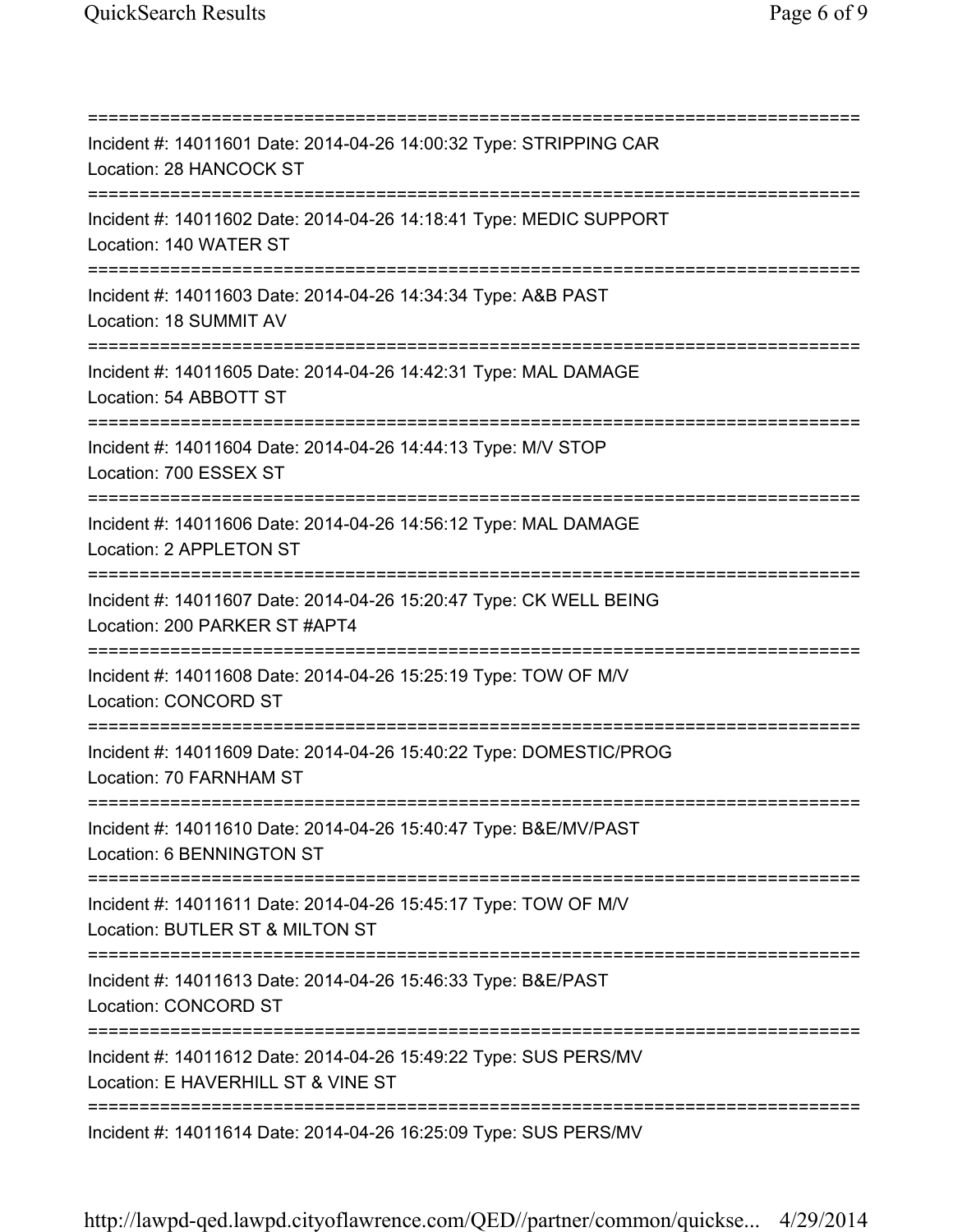| Location: 1 FOXCROFT ST                                                                                                            |
|------------------------------------------------------------------------------------------------------------------------------------|
| Incident #: 14011615 Date: 2014-04-26 16:48:12 Type: DOMESTIC/PROG<br>Location: 276 FARNHAM ST                                     |
| Incident #: 14011616 Date: 2014-04-26 16:50:15 Type: AUTO ACC/UNK PI<br>Location: LOWER DECK BRIDGE<br>========================    |
| Incident #: 14011617 Date: 2014-04-26 17:04:11 Type: DOMESTIC/PROG<br>Location: 309 PROSPECT ST FL 2                               |
| Incident #: 14011618 Date: 2014-04-26 17:05:26 Type: THREATS<br>Location: WENDYS / 55 HAMPSHIRE ST                                 |
| :==========================<br>Incident #: 14011619 Date: 2014-04-26 17:32:45 Type: STOLEN PROP<br>Location: 309 EAST HAVERHILL ST |
| Incident #: 14011620 Date: 2014-04-26 17:33:22 Type: DOMESTIC/PROG<br>Location: 15 CUSTER ST #2                                    |
| Incident #: 14011621 Date: 2014-04-26 18:00:26 Type: INVESTIGATION<br>Location: LOAN USA / 92 BROADWAY                             |
| Incident #: 14011622 Date: 2014-04-26 18:06:45 Type: A&B PAST<br>Location: 1 GENERAL ST                                            |
| Incident #: 14011623 Date: 2014-04-26 18:17:14 Type: TOW OF M/V<br>Location: CVS PHARMACY / 266 BROADWAY                           |
| Incident #: 14011624 Date: 2014-04-26 18:32:10 Type: ALARMS<br>Location: 279 PROSPECT ST #1                                        |
| Incident #: 14011625 Date: 2014-04-26 18:34:15 Type: FIRE<br><b>Location: CENTRAL BRIDGE</b>                                       |
| Incident #: 14011626 Date: 2014-04-26 18:44:26 Type: DISTURBANCE<br>Location: 220 MERRIMACK ST                                     |
| Incident #: 14011627 Date: 2014-04-26 18:49:45 Type: M/V STOP<br>Location: 205 BROADWAY                                            |
| Indident #: 44044290 Data: 2044 04 22 40:09:27 Tune: DICODDEDI V                                                                   |

http://lawpd-qed.lawpd.cityoflawrence.com/QED//partner/common/quickse... 4/29/2014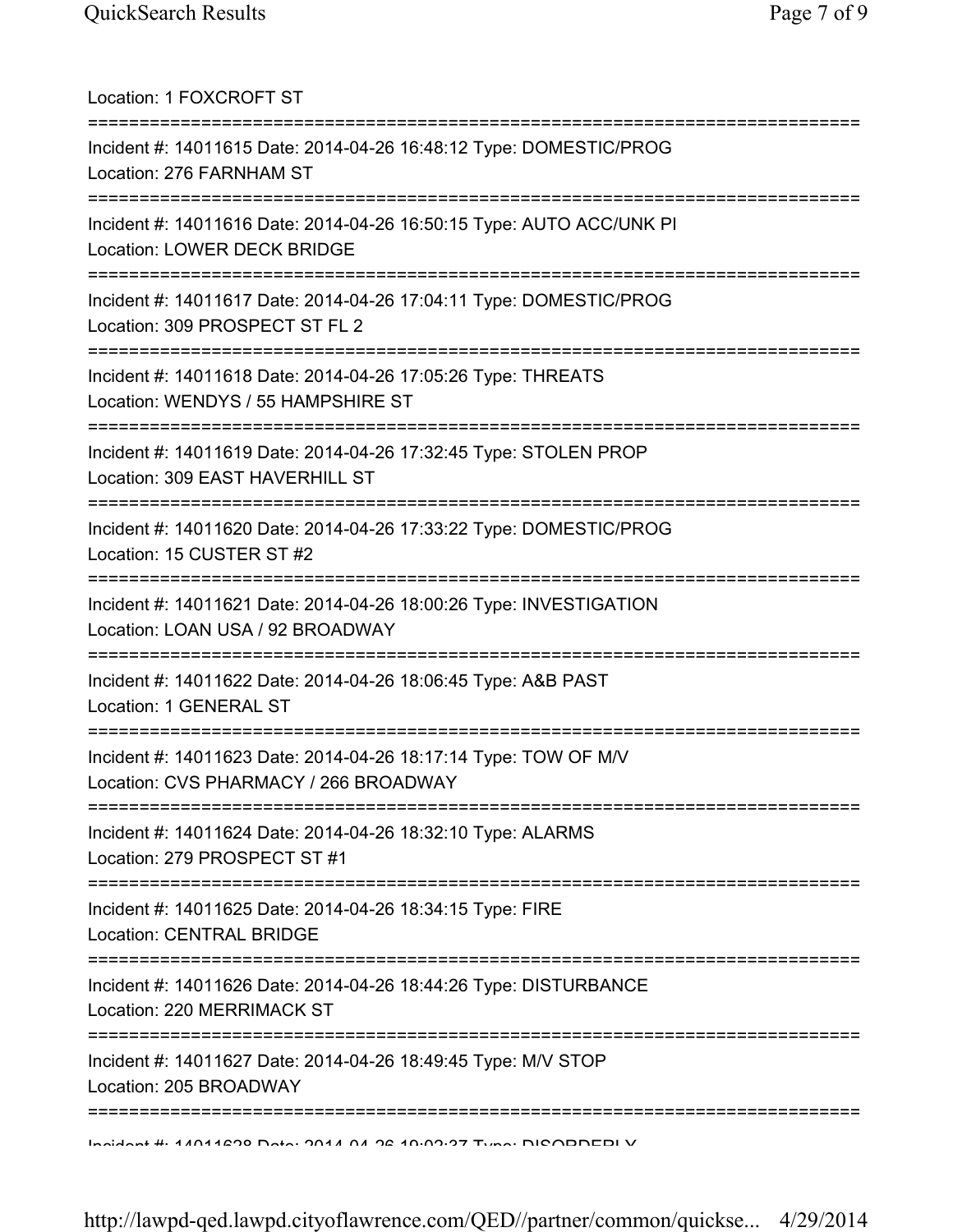| Location: RT 495 & RT 114                                                                                                                |
|------------------------------------------------------------------------------------------------------------------------------------------|
| Incident #: 14011629 Date: 2014-04-26 19:15:30 Type: RECOV/STOL/MV<br>Location: MYRTLE ST & WALNUT ST<br>============================    |
| Incident #: 14011630 Date: 2014-04-26 19:15:33 Type: FIGHT<br>Location: 91 NEWTON ST                                                     |
| Incident #: 14011631 Date: 2014-04-26 19:30:08 Type: DISTURBANCE<br>Location: 52 LAKE ST<br>=============================                |
| Incident #: 14011632 Date: 2014-04-26 19:32:20 Type: ASSIST FIRE<br><b>Location: CENTRAL BRIDGE</b>                                      |
| Incident #: 14011633 Date: 2014-04-26 20:25:10 Type: DOMESTIC/PROG<br>Location: 21 SANBORN ST                                            |
| Incident #: 14011634 Date: 2014-04-26 20:48:09 Type: SUICIDE ATTEMPT<br>Location: 19 WINTER ST                                           |
| ======================================<br>Incident #: 14011635 Date: 2014-04-26 20:55:40 Type: DISTURBANCE<br>Location: 61A WARREN ST    |
| ======================================<br>Incident #: 14011636 Date: 2014-04-26 21:10:43 Type: DOMESTIC/PAST<br>Location: 64 W DALTON ST |
| Incident #: 14011637 Date: 2014-04-26 21:34:56 Type: DISTURBANCE<br>Location: 56 UNION ST                                                |
| =====================================<br>Incident #: 14011638 Date: 2014-04-26 21:36:15 Type: CK WELL BEING<br>Location: 1 TREMONT ST    |
| Incident #: 14011639 Date: 2014-04-26 21:48:13 Type: AUTO ACC/NO PI<br>Location: BRADFORD ST & BROADWAY                                  |
| :========================<br>Incident #: 14011640 Date: 2014-04-26 22:02:58 Type: DOMESTIC/PROG<br>Location: 62 W DALTON ST              |
| Incident #: 14011641 Date: 2014-04-26 22:12:37 Type: STOLEN PROP<br>Location: 21 WATER ST                                                |
|                                                                                                                                          |